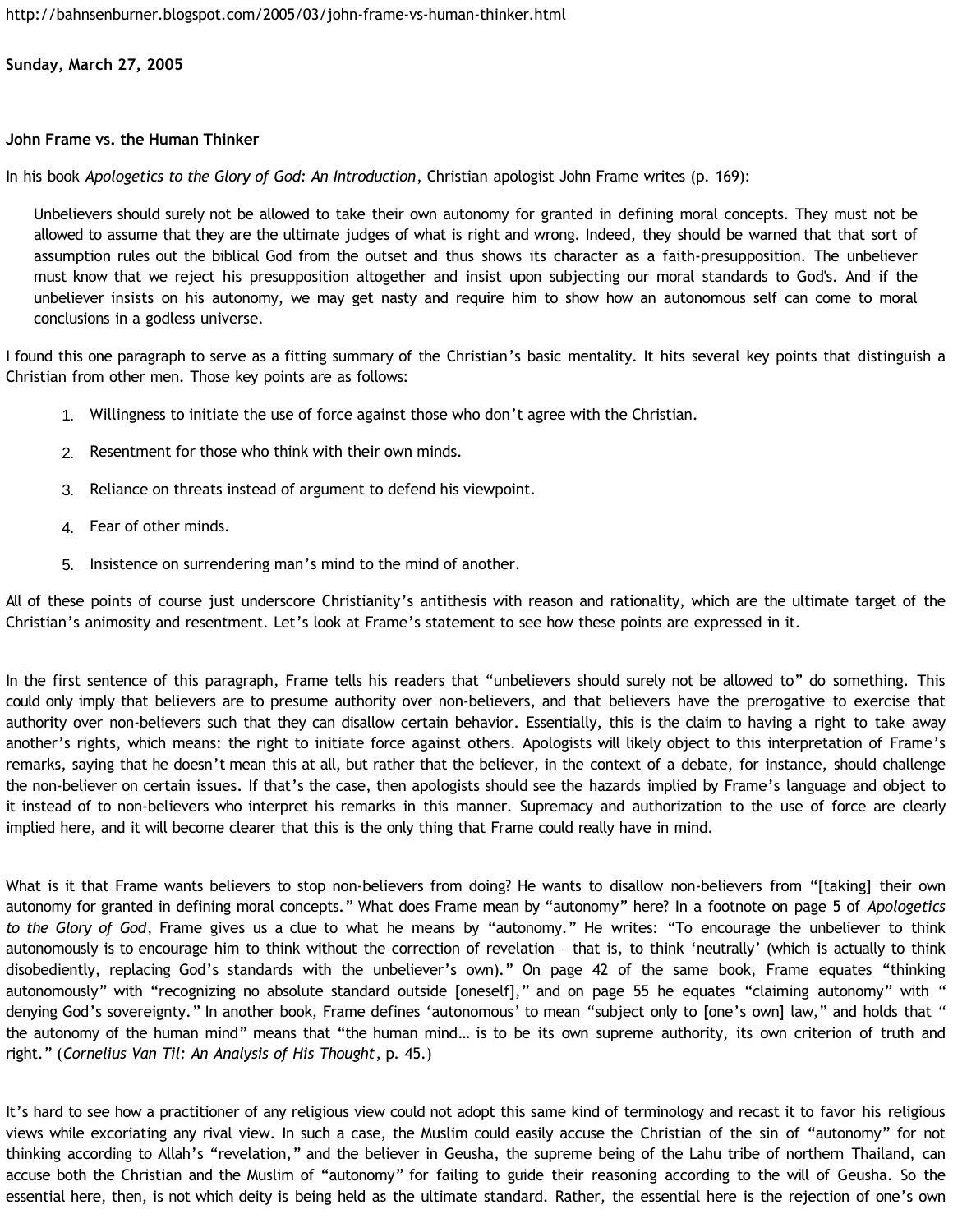mind in obeisance to some other mind, either real or imaginary. Frame's ideal, then, is to think, as it were, not with his own mind, but with the mind of his god. Autonomous reasoning, then, is, in terms of rational essentials, simply thinking with one's own mind. And it is this which Christians resent in non-believers: non-believers do not void out the content of their own minds and replace it with what believers tell them to accept in place of what non-believers can discover and verify firsthand. That is, Christians resent those who think with their own minds, especially when it comes to matters on which Christians have historically claimed exclusive authority, such as morality. As Frame himself puts it, non-believers "must not be allowed to assume that they are the ultimate judges of what is right and wrong."

But of course, non-believers are going to do what they do no matter how much Christians and other religionists disapprove. This of course will only give increase to the Christian's contempt for non-believers, a contempt that is part resentment and part envy (indeed, according to Ex. 20:5, the Judeo-Christian god is said to be jealous, having all perfections, and in Matt. 5:48 Jesus commands his followers "Be ye therefore perfect, even as your Father which is in heaven is perfect.")

What, then, is Frame's advice in such circumstances? In the spirit of his religious ancestors who sought to keep frightened believers in order by means of bloody public example, he resorts to threats. As often may be the case, such threats initially take the form of seemingly benign warnings. As Frame writes, "[unbelievers] should be warned that that sort of assumption [i.e., thinking with one's own mind] rules out the biblical God from the outset and thus shows its character as a faith-presupposition." Of course, people who don' t believe in that which does not exist, are typically not afraid of what the non-existent might do when such warnings are not heeded; non-believers don't believe that the non-existent can hurt them. But to be sure, even though the recognition that we think with our own minds is by no means a recognition one acquires or verifies on the basis of faith, those who fear the consequences of thinking with one' s own mind will do what they can to stop others from doing likewise. Frame issues his threat a second time: "if the unbeliever insists on his autonomy, we may get nasty…" And since John Frame at this time has no political power over anyone, this should not cause any heightened alarm. But should persons of this mentality acquire public standing whereby they have access to instruments of force, we should all beware and be vigilant.

All of this points to an attitude which betrays the believer's profound fear of other minds, which is key to the psychology of his own religious commitment. Why else would John Frame want to disallow other men from the free use of their own minds? In fact, it is because believers fear other minds that they want others to do what they themselves have done: Surrender them. And this is biblical, for in the bible, especially in the New Testament, we read many passages endorsing the virtue of unanimous agreement among confessing believers. In the book of Acts, for instance, we frequently read that the apostles were of "one accord" with each other (e.g., 1:14; 2:1, 46; 4:24; 5:12; 8:6), ignoring the many conflicts between them that Paul mentions in his many letters (as GA Wells aptly recounts, "when Acts was written, Paul, Peter, and James will all have been dead, and it must have been hard then to think that they had ever been bitterly divided" – *Can We Trust the New Testament?* , pp. 78-79). And even though the ideal of having everyone agree in unanimous accord with each other is something that has never been achieved by the Christian church (quite the opposite was the case even among the earliest Christians), it's not even a reasonable goal to expect, given that each thinker acquires his own unique inputs from his own experiences which give him a completely unique context from which to draw conclusions on any given matter. It's as if Frame and other believers could just wish away the need for contextual relations which support a man's understanding of the world and the knowledge he acquires of it.

Philosopher and novelist Ayn Rand eloquently captured the essence of this mindset with arresting penetration in the following statement from her novel *Atlas Shrugged*:

A mystic is a man who surrendered his mind at its first encounter with the minds of others. Somewhere in the distant reaches of his childhood, when his own understanding of reality clashed with the assertions of others, with their arbitrary orders and contradictory demands, he gave in to so craven a fear of independence that he renounced his rational faculty. At the crossroads of the choice between "I know" and "They say," he chose the authority of others, he chose to submit rather to understand, to *believe* rather than to think. Faith in the supernatural begins as faith in the superiority of others.

Men have the choice, either to think, or to evade thinking. In social contexts, this alternative translates into the choice to think for oneself, or to believe what others say on their say so. Christian apologists who attempt to assemble arguments for their god-belief are caught in the contradiction of performatively operating on the assumption that those who consider their arguments have a mind to do so while positionally affirming the view those same persons should sacrifice the use of their minds and pretend to have a different mind in place of their own, "the mind of Christ" as I Cor. 2:16 puts it (cf. also Phil. 2:5). And since such ideals are not based on reason, but